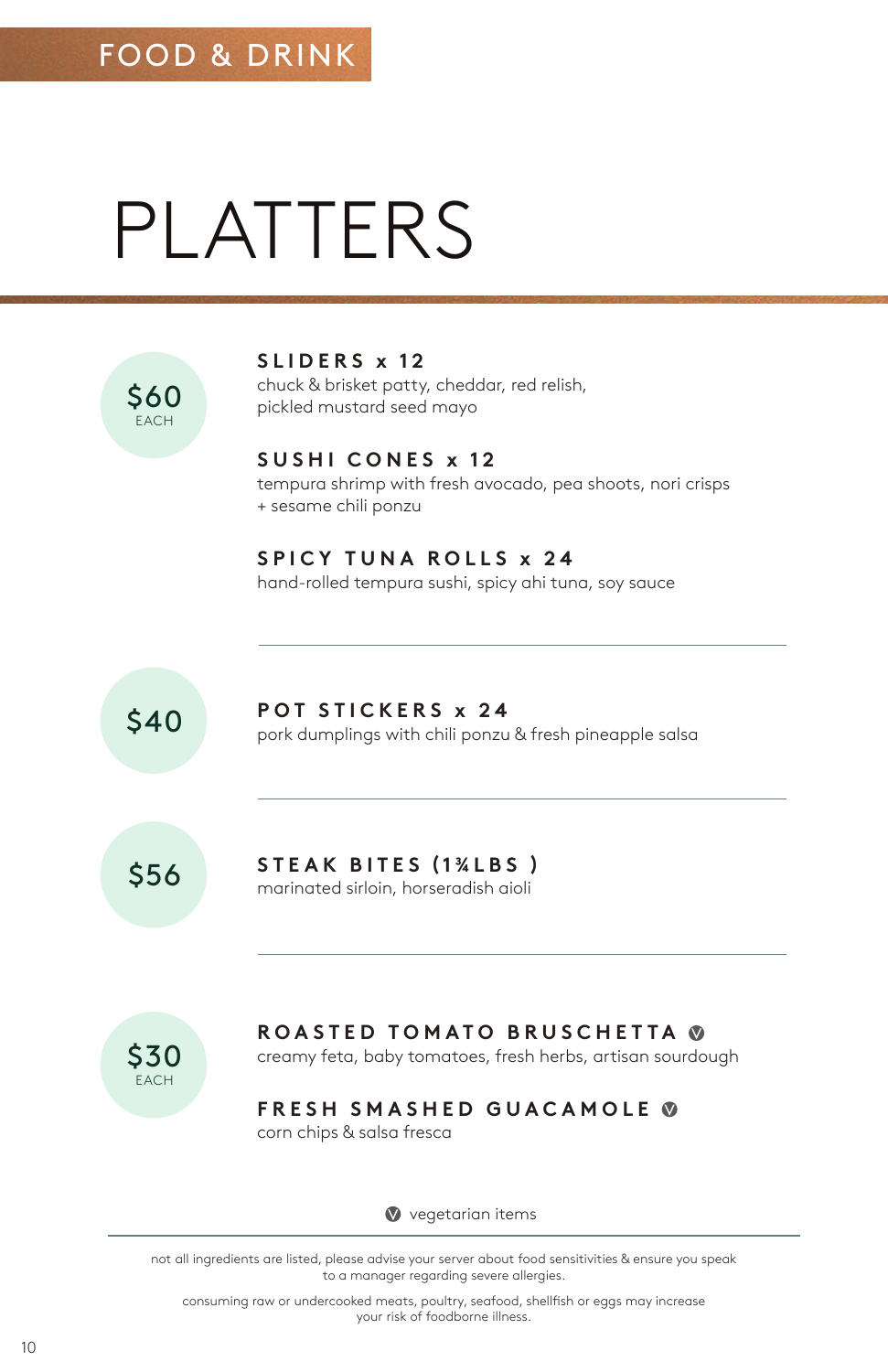## FOOD & DRINK

# COCKTAIL PARTY



served family-style

#### **FRESH SMASHED GUACAMOLE** corn chips & salsa fresca

#### **POTSTICKERS**

pork dumplings with chili ponzu & fresh pineapple salsa

**ROASTED TOMATO BRUSCHETTA**  creamy feta, baby tomatoes, fresh herbs, artisan sourdough

#### **SUSHI CONES**

tempura shrimp with fresh avocado, pea shoots, nori crisps + sesame chili ponzu

### **THAI CHILI CHICKEN**

sweet chili sauce, sriracha aioli, cucumbers, cashews



served family-style

#### **SLIDERS**

chuck & brisket patty, cheddar, red relish, pickled mustard seed mayo

**FRESH SMASHED GUACAMOLE**

corn chips & salsa fresca

#### **POTSTICKERS**

pork dumplings with chili ponzu & fresh pineapple salsa

#### **ROASTED TOMATO BRUSCHETTA**

creamy feta, baby tomatoes, fresh herbs, artisan sourdough

#### **SUSHI CONES**

tempura shrimp with fresh avocado, pea shoots, nori crisps + sesame chili ponzu

#### **STEAK BITES (28 o z )**

marinated sirloin, horseradish aioli

#### **TUNA SUSHI STACK**

sushi grade tuna stacked with seasoned rice, avocado, mango, soy ginger glaze & spicy mayo + seasoned crackers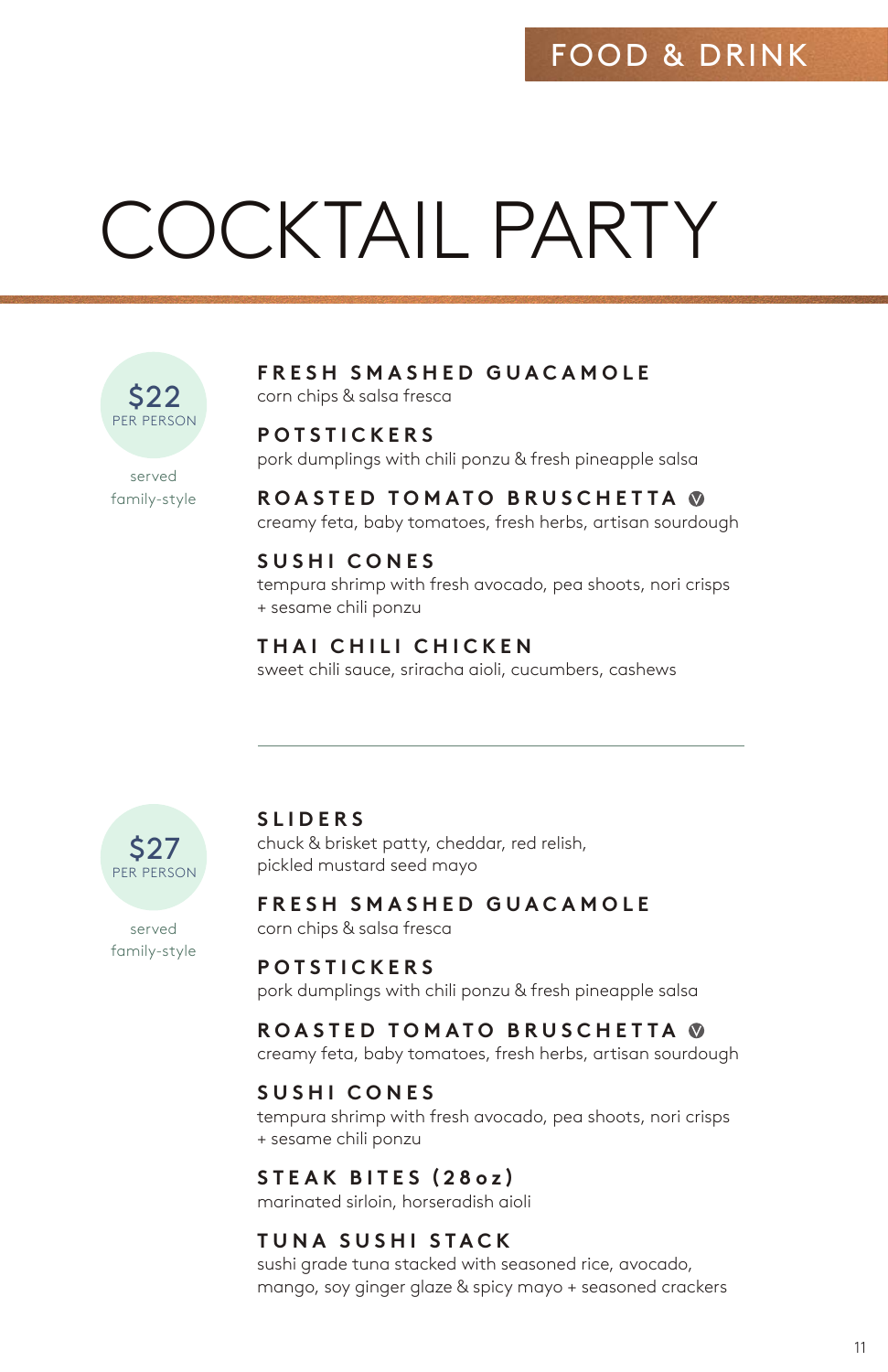## FOOD & DRINK

# LUNCH

enjoy your choice of one entrée, plus your choice of dessert (beverages not included. parties of 6 or more subject to 20% gratuity)

\$32 PER PERSON

# ENTR É E

#### **SALMON & AVOCADO COBB SALAD**

crisp iceberg lettuce, bacon, soft boiled egg, feta, ranch & sun-dried tomato dressing, rustic croutons

#### **FLAT IRON STEAK SALAD**

fresh artisan greens, herbed goat cheese, grape tomatoes, spicy vinaigrette with a hint of clamato, goat cheese crostini

#### **CHICKEN MADEIRA RIGATONI**

pan roasted chicken with creamy mushroom & madeira wine sauce, with rosemary, lemon & garlic ciabatta baguette

#### **BLACKENED CHICKEN BURGER**

chicken breast, crisp pancetta bacon, cheddar, roasted garlic mayo, shredded lettuce & tomato

#### **THE LOADED CHEESEBURGER**

aged white & orange cheddar, red relish, pickled mustard seed mayo, sautéed mushrooms, bacon & bbq sauce



### DESSERT

#### **KEY LIME PIE**

graham cracker crust, pecan whipped cream, fresh lime zest

#### **WHITE CHOCOLATE BROWNIE**

warm chocolate sauce, vanilla bean ice cream & real whipped cream

not all ingredients are listed, please advise your server about food sensitivities & ensure you speak to a manager regarding severe allergies.